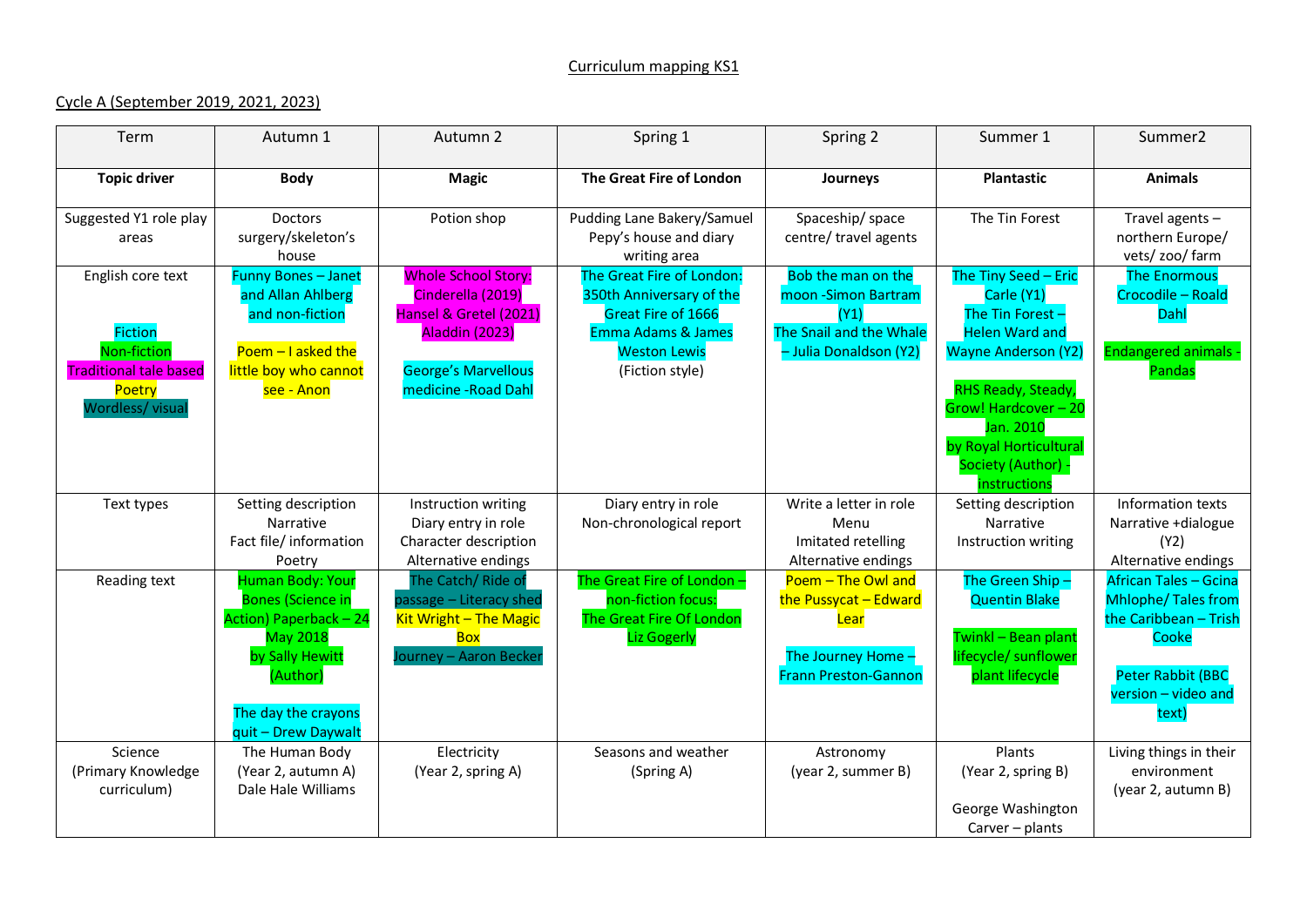|                                    |                                     |                             |                                                                       |                                  | sketches, botany,                                   |                                             |
|------------------------------------|-------------------------------------|-----------------------------|-----------------------------------------------------------------------|----------------------------------|-----------------------------------------------------|---------------------------------------------|
|                                    |                                     |                             |                                                                       |                                  | inventor                                            |                                             |
| History/geography                  | The history of                      | Discovering History         |                                                                       | Powerful voices                  | Geography - The                                     | Northern Europe -                           |
| (Primary Knowledge                 | medicine - Mary                     | (Year 1, autumn B)          | The Great fire of London                                              | (Year 2, summer B)               | British Isles (Year 2,                              | (Year 1, summer A)                          |
| curriculum/ additional             | Seacole, Florence                   |                             |                                                                       |                                  | spring A)                                           |                                             |
| planning)                          | Nightingale                         |                             |                                                                       |                                  |                                                     |                                             |
|                                    | Dale Hale Williams                  |                             |                                                                       |                                  |                                                     |                                             |
|                                    |                                     |                             |                                                                       |                                  |                                                     |                                             |
|                                    | Spatial sense                       |                             |                                                                       |                                  |                                                     |                                             |
|                                    | (Year 1, autumn A)                  |                             |                                                                       |                                  |                                                     |                                             |
| Art/DT                             | Line                                | DT-wand design              | Architecture                                                          | DT-Vehicle design                | colour, shape and                                   | Animal print pattern                        |
| (Primary knowledge                 | (Year 1, autumn B)                  | Art - marbling              | (Year 1, spring A)                                                    |                                  | texture                                             | study                                       |
| curriculum/additional              |                                     |                             |                                                                       |                                  | (Year 2, autumn B)                                  | Artist study: Lunbaina                      |
| planning)                          |                                     | Christmas linked DT         |                                                                       |                                  |                                                     | Humid - Between the                         |
|                                    |                                     |                             |                                                                       |                                  |                                                     | two my heart is                             |
|                                    |                                     |                             |                                                                       |                                  |                                                     | balanced                                    |
| <b>Music</b>                       | Y2 - Hands, feet, heart             | Y2 - Ho, ho, ho             | Y2-I wanna play in a band                                             | Y2 - Zootime                     | Y2 - Friendship song                                | Y2 - Reflect, rewind                        |
| (Charanga)                         | (Autumn 1)                          | (Autumn 2)                  | (Spring 1)                                                            | (Spring 2)                       | (summer 1)                                          | and replay                                  |
|                                    |                                     |                             |                                                                       |                                  |                                                     | (summer 2)                                  |
| <b>RE</b>                          | 1.3 - Who is Jewish and             | 1.7 - What does it mean     | $\overline{UC}$ – 1.1 – What is God like?                             | $UC - 1.4 - What is good$        | $1.5 - What makes$                                  | $1.8 -$ How should we                       |
|                                    |                                     |                             |                                                                       |                                  |                                                     |                                             |
| (Understanding                     | what do they believe?               | to belong to a faith        |                                                                       | news that Jesus brings?          | some places sacred?                                 | care for others and                         |
| Christianity/                      |                                     | community? (links to 1.3    |                                                                       |                                  |                                                     | the world and why                           |
| Leicestershire)                    |                                     | can be Jewish and not       |                                                                       |                                  |                                                     | does it matter?                             |
|                                    |                                     | belong to a community)      |                                                                       |                                  |                                                     |                                             |
| <b>PSHE</b>                        | Exercise                            | Self Care                   | Give To Others                                                        | <b>Connect With Others</b>       | Challenge Yourself                                  | Embrace The                                 |
| (Connect - separate                |                                     |                             |                                                                       |                                  |                                                     | Moment                                      |
| year groups)                       |                                     |                             |                                                                       |                                  |                                                     |                                             |
|                                    |                                     |                             |                                                                       |                                  |                                                     | Relationships and Sex                       |
|                                    |                                     |                             |                                                                       |                                  |                                                     | Education                                   |
| Modern Foreign                     | Context: Los tres cerditos          | Context: El muñequito de    | Context: Elmer                                                        | Context: Allá en la sabana       | Context: La sorpresa de                             | Context:                                    |
| Languages                          | (The three little pigs)             | jenigibre                   |                                                                       | (Over in the grasslands)         | Nandi                                               | Donde viven los                             |
| Spanish (Year 2 only -             |                                     | (The Gingerbread man)       | Vocabulary: Los colores (colours)<br>Los animales de la selva (jungle |                                  | (Handa's Surprise)                                  | montruos                                    |
| both cycles)                       | Vocabulary: En la casa (At<br>home) | Vocabulary: Los animales de | animals)                                                              | Vocabulary: Los numeros 1-<br>10 | Vocabulary: La comida                               | (Where the wild things<br>are)              |
| Ongoing:                           | Mi familia (My family)              | la granja (Farm animals)    |                                                                       | Los animales de la sabana        | (food)                                              | Vocabulary: La hora y los                   |
| ¡Hola! ¿Cómo te llamas? -          |                                     | El cuerpo (body parts)      | Grammar: Mi color favorito                                            | (Grassland animals)              | Los 2animals de la selva                            | dias de la semana (Time                     |
| Greetings and saying your<br>name. | Grammar:                            |                             | Singular/plural/masculine/feminine                                    |                                  | (jungle animals)                                    | of day & days of the                        |
|                                    | Masculine/feminine                  | Grammar: Singular/plural -  |                                                                       | Grammar: ¿Cuantos? (How          | Los colores (colours)                               | week)                                       |
| ¿Qué tal? - How are you?           | Tener (Verb to have)                | uno/dos                     |                                                                       | many?)                           |                                                     | El mundo (the world)                        |
| Feelings                           |                                     | Mirar (Verb to look)        |                                                                       | Hay (there are)                  | Grammar: Me gusta/No                                |                                             |
|                                    |                                     |                             |                                                                       |                                  | me gusta (likes/dislikes)<br>Tengo hambre/sed (I am | Grammar: ¿De donde<br>vivir? (Where I live) |
| Vamos a contar - counting<br>to 20 |                                     |                             |                                                                       |                                  | hungry/thirsty)                                     | Vivir (verb to live)                        |
|                                    |                                     |                             |                                                                       |                                  |                                                     |                                             |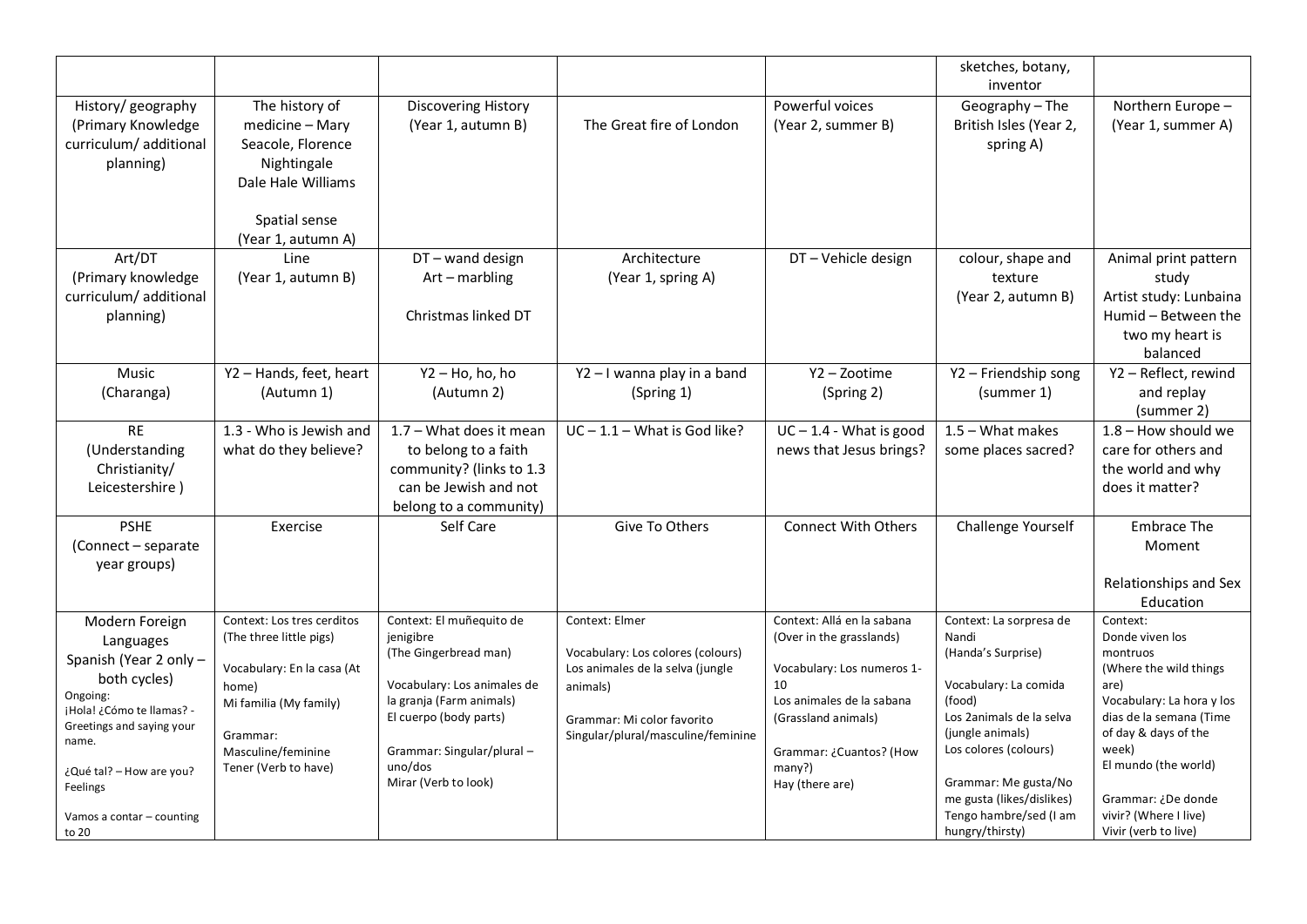| Potential trips   | Synagogue visit | <b>Wigston Fire Station</b> | Space centre             | Univeristy of         |  |
|-------------------|-----------------|-----------------------------|--------------------------|-----------------------|--|
|                   |                 |                             | (must apply for bursary) | Leicester, Botanical  |  |
| +Library visits   |                 |                             | 12 months before to      | Gardens.              |  |
| +RE linked visits |                 |                             | reduce cost)             | Plants Wow! Guided    |  |
|                   |                 |                             |                          | session (£4.90 pp) or |  |
|                   |                 |                             | Stoneygate Tram Depot    | self-led              |  |

Please see the White Rose curriculum overview for maths coverage and curriculum information.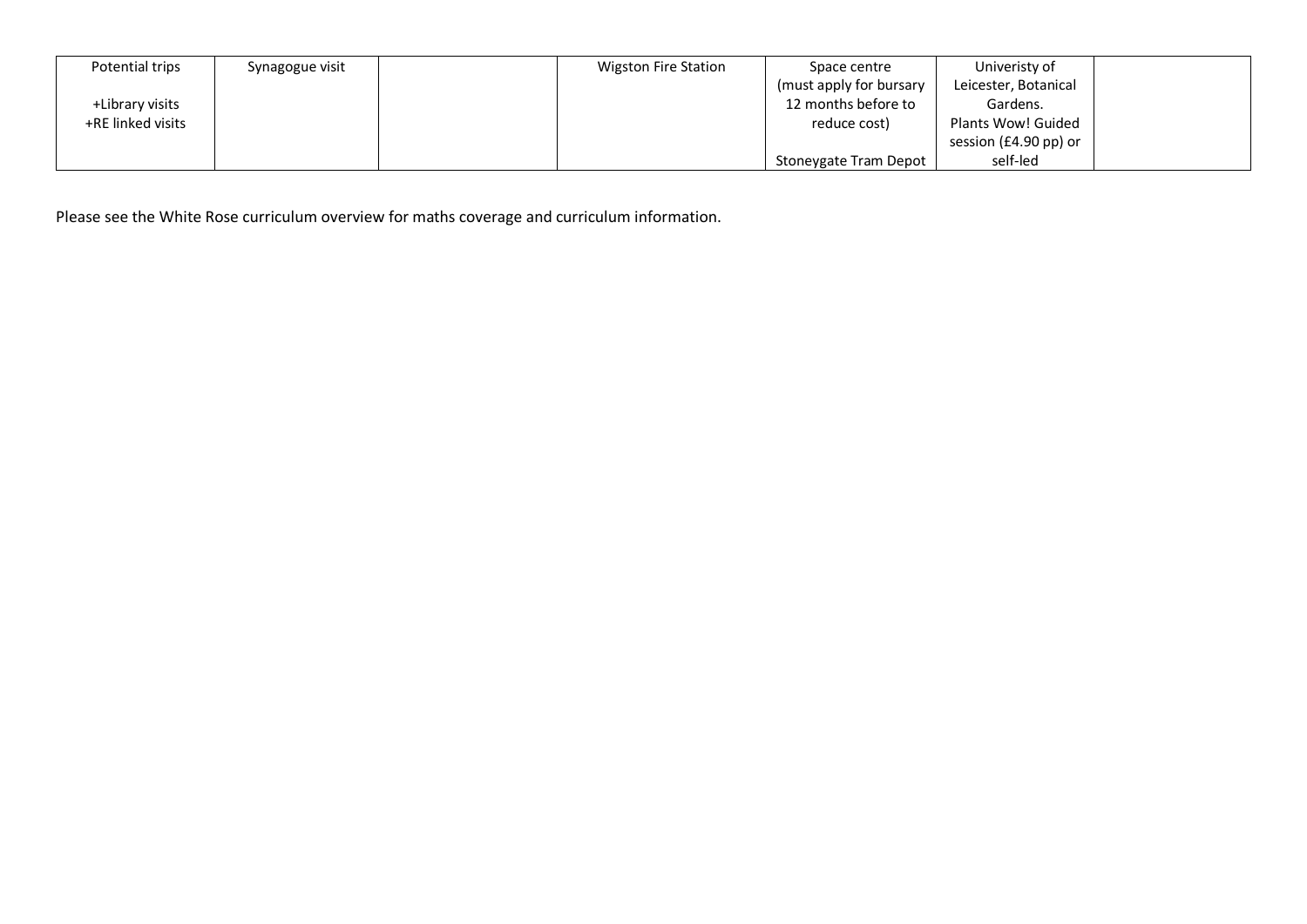## Cycle B (September 2020, 2022, 2024)

| Term                                                                                                              | Autumn 1                                                                                             | Autumn 2                                                                                                                                                                                                                        | Spring 1                                                                                                                                           | Spring 2                                                                                                                                                                                                                                     | Summer 1                                                                                                                              | Summer <sub>2</sub>                                                          |
|-------------------------------------------------------------------------------------------------------------------|------------------------------------------------------------------------------------------------------|---------------------------------------------------------------------------------------------------------------------------------------------------------------------------------------------------------------------------------|----------------------------------------------------------------------------------------------------------------------------------------------------|----------------------------------------------------------------------------------------------------------------------------------------------------------------------------------------------------------------------------------------------|---------------------------------------------------------------------------------------------------------------------------------------|------------------------------------------------------------------------------|
| <b>Topic driver</b>                                                                                               | <b>Homes</b>                                                                                         | <b>Goodies and Baddies</b>                                                                                                                                                                                                      | <b>Toys and Games</b>                                                                                                                              | <b>Robots</b>                                                                                                                                                                                                                                | <b>Minibeasts</b>                                                                                                                     | <b>Pirates</b>                                                               |
| Suggested Y1 role play<br>areas                                                                                   | Three little pigs<br>construction site                                                               | Guy Fawkes themed -<br>under the houses of<br>parliament                                                                                                                                                                        | Toy shop                                                                                                                                           | Recycling centre/<br>robot factory                                                                                                                                                                                                           | Pond/ nature centre/<br>sensory garden                                                                                                | Pirate ship                                                                  |
| English core text<br><b>Fiction</b><br>Non-fiction<br><b>Traditional tale based</b><br>Poetry<br>Wordless/ visual | The Three Little Pigs -<br><b>Electronic version</b><br><b>Poetry linked to senses</b><br>and autumn | Whole school story:<br><b>Jack and the Beanstalk</b><br>- Niamh Sharkey<br>(2020)<br><b>Sleeping Beauty</b><br>(2022)<br><b>Little Red Riding Hood</b><br>(2024)<br>Maya Angelou - Poem<br>- Life doesn't frighten<br>me at all | Pinnochio - The Story of<br>Pinocchio<br><b>Katie Daynes</b><br>(Usborne and picture book<br>versions)<br>Instruction writing linked to<br>puppets | The Robot and the<br><b>Bluebird - David Lucas</b><br>and non-fiction $-$<br>persuasive letters on<br>plastic pollution<br><b>Plastic Pollution on</b><br>Land and in the<br>Oceans: Let's<br><b>Investigate - Ruth</b><br>Owen (to support) | Tadpole's Promise -<br>Jeanne Willis and<br><b>Non-fiction (previous</b><br>planning - life cycles,<br>spiders information<br>texts)  | <b>The Pirates Next door</b><br>- Jonny Duddle                               |
| Text types                                                                                                        | Character profile/<br>description<br>Narrative<br>Poetry                                             | Narrative<br>Letter writing                                                                                                                                                                                                     | Instruction writing - puppets<br>Setting description<br>Diary entry                                                                                | Character description<br>Persuasive letters                                                                                                                                                                                                  | Setting description<br>and character<br>description linked to<br>lifecycles<br>Alternative endings<br>Non-chronological<br>reports    | Diary entry/ writing in<br>role<br>Letter writing<br>Narrative story writing |
| Reading text                                                                                                      | The True story of the<br>three little pigs - Jon<br><b>Scieska</b>                                   | <b>Poetry focus</b><br><b>Julia Donaldson/ Nick</b><br>Sharratt<br><b>Wiggle and Roar</b><br><b>Crazy Mayonnaisy</b><br><b>Mum</b>                                                                                              | Traction Man - Mini Grey/<br>Pinocchio - Katie Daynes<br>(Usborne)                                                                                 | Poem - My Shadow -<br><b>Robert Louis</b><br>Stevenson<br><b>Chocolate Cake</b><br>by Michael Rosen<br>(book)                                                                                                                                | Non-fiction focus -<br><b>Twinkl minibeasts</b><br>selection e.g.<br>butterflies, bees,<br>snails<br>Window - Jeannie<br><b>Baker</b> | Esio Trot - Roald Dahl                                                       |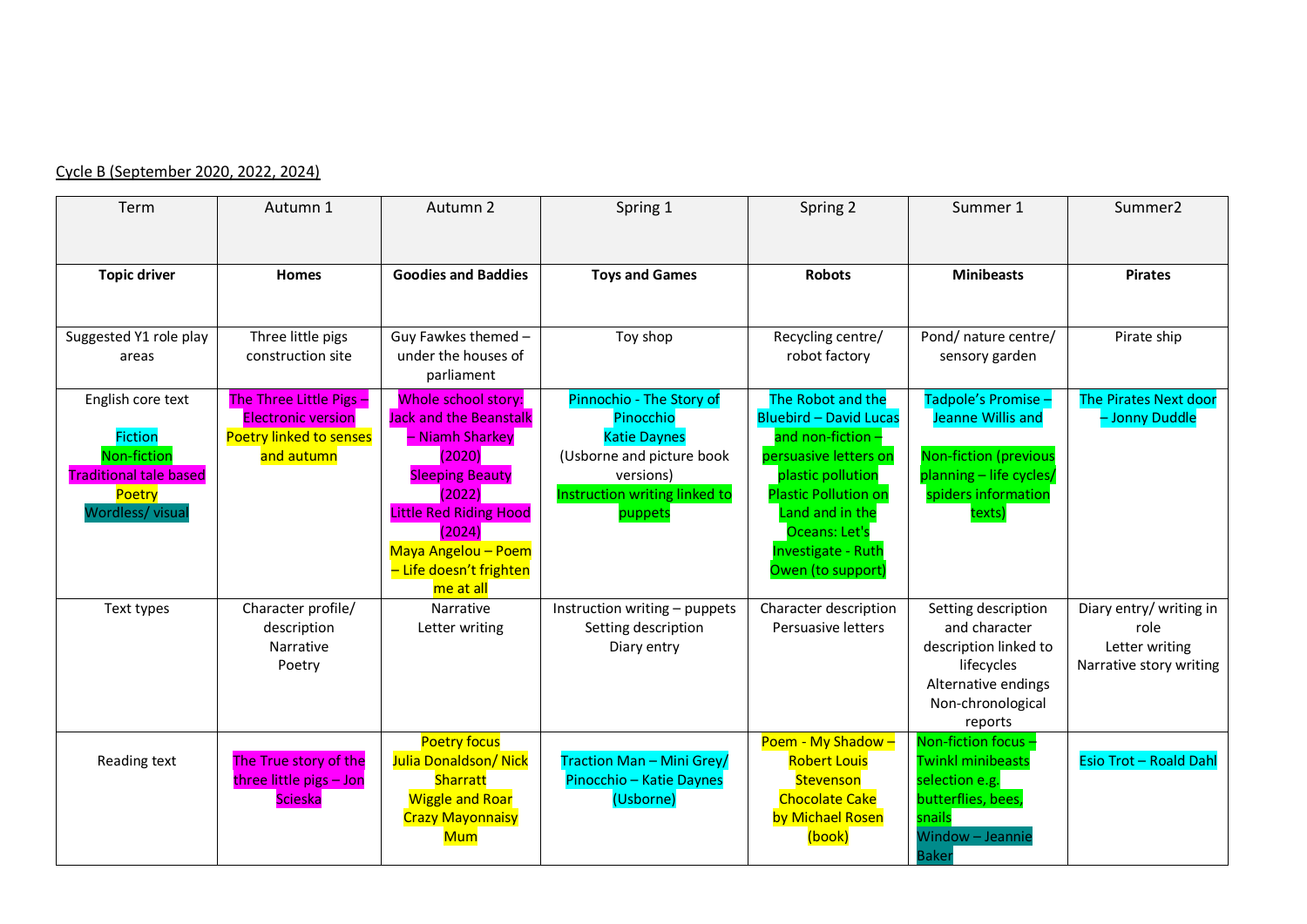| Science<br>Materials and matter<br>Plants<br>The Human Body<br><b>Materials and Magnets</b><br>Taking care of the<br>Animals and their<br>(Primary Knowledge<br>(Year 1, Autumn A)<br>(Year 1, summer B)<br>Earth<br>needs<br>(Year 1, summer A)<br>(Year 2, summer A)<br>curriculum)<br>(year 1, spring B)<br>(Year 1, autumn B)<br><b>Butterfly growing</b><br>The UK<br>Autumn 1 - Geography<br>History - The<br>Romans in Britain<br>The Tudors<br>Geography - The<br>Gunpowder Plot, Guy<br>History/ Geography<br>- Spatial sense (Y2,<br>(year 1, spring A)<br>(Y2, autumn B)<br>(Year 2, spring B)<br>seven continents of<br>(Primary knowledge<br>Fawkes<br>the world<br>autumn A)<br>curriculum/ additional<br>Geography - London -<br>(Year 1, summer A)<br>aerial photographs<br>planning)<br>History - Thomas<br>Elkins - chamber<br>commode/refrigerator<br>and other inventions.<br>Homes over time.<br>Art/DT<br>Portraits and self-<br>Colour and shape -<br>DT - Design and make<br>Animation<br>(Primary knowledge<br><b>PKC</b><br>portraits<br>$DT$ – puppets<br>-Stop-motion<br>Sculpture<br>a flag<br>curriculum/additional<br>(Y2 unit Autumn A)<br>animation using apps<br>(Year 1, summer B)<br>-Artist study<br>(Y2 spring A)<br>Observational drawing<br>Yinka Shonibare MBE<br>planning)<br>-Taking care of the<br>linked to homes<br>Christmas hand<br>Earth<br>Nelson's Ship in a<br>Bottle (and other<br>puppets<br>works)<br>Music<br>Y1-Hey you!<br>$Y1 - R$ hythm in the<br>$Y1 - In$ the groove<br>Y1 - Round and round<br>Y1 - Your imagination<br>$\overline{Y1}$ - Reflect, rewind |
|--------------------------------------------------------------------------------------------------------------------------------------------------------------------------------------------------------------------------------------------------------------------------------------------------------------------------------------------------------------------------------------------------------------------------------------------------------------------------------------------------------------------------------------------------------------------------------------------------------------------------------------------------------------------------------------------------------------------------------------------------------------------------------------------------------------------------------------------------------------------------------------------------------------------------------------------------------------------------------------------------------------------------------------------------------------------------------------------------------------------------------------------------------------------------------------------------------------------------------------------------------------------------------------------------------------------------------------------------------------------------------------------------------------------------------------------------------------------------------------------------------------------------------------------------------------------------------------------------------------------------|
|                                                                                                                                                                                                                                                                                                                                                                                                                                                                                                                                                                                                                                                                                                                                                                                                                                                                                                                                                                                                                                                                                                                                                                                                                                                                                                                                                                                                                                                                                                                                                                                                                          |
|                                                                                                                                                                                                                                                                                                                                                                                                                                                                                                                                                                                                                                                                                                                                                                                                                                                                                                                                                                                                                                                                                                                                                                                                                                                                                                                                                                                                                                                                                                                                                                                                                          |
|                                                                                                                                                                                                                                                                                                                                                                                                                                                                                                                                                                                                                                                                                                                                                                                                                                                                                                                                                                                                                                                                                                                                                                                                                                                                                                                                                                                                                                                                                                                                                                                                                          |
|                                                                                                                                                                                                                                                                                                                                                                                                                                                                                                                                                                                                                                                                                                                                                                                                                                                                                                                                                                                                                                                                                                                                                                                                                                                                                                                                                                                                                                                                                                                                                                                                                          |
|                                                                                                                                                                                                                                                                                                                                                                                                                                                                                                                                                                                                                                                                                                                                                                                                                                                                                                                                                                                                                                                                                                                                                                                                                                                                                                                                                                                                                                                                                                                                                                                                                          |
|                                                                                                                                                                                                                                                                                                                                                                                                                                                                                                                                                                                                                                                                                                                                                                                                                                                                                                                                                                                                                                                                                                                                                                                                                                                                                                                                                                                                                                                                                                                                                                                                                          |
|                                                                                                                                                                                                                                                                                                                                                                                                                                                                                                                                                                                                                                                                                                                                                                                                                                                                                                                                                                                                                                                                                                                                                                                                                                                                                                                                                                                                                                                                                                                                                                                                                          |
|                                                                                                                                                                                                                                                                                                                                                                                                                                                                                                                                                                                                                                                                                                                                                                                                                                                                                                                                                                                                                                                                                                                                                                                                                                                                                                                                                                                                                                                                                                                                                                                                                          |
|                                                                                                                                                                                                                                                                                                                                                                                                                                                                                                                                                                                                                                                                                                                                                                                                                                                                                                                                                                                                                                                                                                                                                                                                                                                                                                                                                                                                                                                                                                                                                                                                                          |
|                                                                                                                                                                                                                                                                                                                                                                                                                                                                                                                                                                                                                                                                                                                                                                                                                                                                                                                                                                                                                                                                                                                                                                                                                                                                                                                                                                                                                                                                                                                                                                                                                          |
|                                                                                                                                                                                                                                                                                                                                                                                                                                                                                                                                                                                                                                                                                                                                                                                                                                                                                                                                                                                                                                                                                                                                                                                                                                                                                                                                                                                                                                                                                                                                                                                                                          |
|                                                                                                                                                                                                                                                                                                                                                                                                                                                                                                                                                                                                                                                                                                                                                                                                                                                                                                                                                                                                                                                                                                                                                                                                                                                                                                                                                                                                                                                                                                                                                                                                                          |
|                                                                                                                                                                                                                                                                                                                                                                                                                                                                                                                                                                                                                                                                                                                                                                                                                                                                                                                                                                                                                                                                                                                                                                                                                                                                                                                                                                                                                                                                                                                                                                                                                          |
|                                                                                                                                                                                                                                                                                                                                                                                                                                                                                                                                                                                                                                                                                                                                                                                                                                                                                                                                                                                                                                                                                                                                                                                                                                                                                                                                                                                                                                                                                                                                                                                                                          |
|                                                                                                                                                                                                                                                                                                                                                                                                                                                                                                                                                                                                                                                                                                                                                                                                                                                                                                                                                                                                                                                                                                                                                                                                                                                                                                                                                                                                                                                                                                                                                                                                                          |
|                                                                                                                                                                                                                                                                                                                                                                                                                                                                                                                                                                                                                                                                                                                                                                                                                                                                                                                                                                                                                                                                                                                                                                                                                                                                                                                                                                                                                                                                                                                                                                                                                          |
|                                                                                                                                                                                                                                                                                                                                                                                                                                                                                                                                                                                                                                                                                                                                                                                                                                                                                                                                                                                                                                                                                                                                                                                                                                                                                                                                                                                                                                                                                                                                                                                                                          |
|                                                                                                                                                                                                                                                                                                                                                                                                                                                                                                                                                                                                                                                                                                                                                                                                                                                                                                                                                                                                                                                                                                                                                                                                                                                                                                                                                                                                                                                                                                                                                                                                                          |
|                                                                                                                                                                                                                                                                                                                                                                                                                                                                                                                                                                                                                                                                                                                                                                                                                                                                                                                                                                                                                                                                                                                                                                                                                                                                                                                                                                                                                                                                                                                                                                                                                          |
|                                                                                                                                                                                                                                                                                                                                                                                                                                                                                                                                                                                                                                                                                                                                                                                                                                                                                                                                                                                                                                                                                                                                                                                                                                                                                                                                                                                                                                                                                                                                                                                                                          |
| (Charanga)<br>(Autumn 1)<br>way we walk<br>(summer 1)<br>(spring 1)<br>(spring 2)<br>and replay<br>(Autumn 2)<br>(summer 2)                                                                                                                                                                                                                                                                                                                                                                                                                                                                                                                                                                                                                                                                                                                                                                                                                                                                                                                                                                                                                                                                                                                                                                                                                                                                                                                                                                                                                                                                                              |
|                                                                                                                                                                                                                                                                                                                                                                                                                                                                                                                                                                                                                                                                                                                                                                                                                                                                                                                                                                                                                                                                                                                                                                                                                                                                                                                                                                                                                                                                                                                                                                                                                          |
| <b>RE</b><br>$UC - 1.3 - Why does$<br>UC - 1.5 - Why does<br>$UC - 1.2$ Who made<br>1.2 - Who is a Muslim<br>1.7 - What does it mean to<br>$1.7 -$ What does it                                                                                                                                                                                                                                                                                                                                                                                                                                                                                                                                                                                                                                                                                                                                                                                                                                                                                                                                                                                                                                                                                                                                                                                                                                                                                                                                                                                                                                                          |
| Christmas matter?<br>(Understanding<br>and what do they<br>belong to a faith community?<br>Easter matter?<br>the world?<br>mean to belong to a                                                                                                                                                                                                                                                                                                                                                                                                                                                                                                                                                                                                                                                                                                                                                                                                                                                                                                                                                                                                                                                                                                                                                                                                                                                                                                                                                                                                                                                                           |
| Christianity/<br>believe?<br>(link to belonging to another<br>faith community?<br>Leicestershire)<br>person - Muslim/ Christian<br>(look at times when                                                                                                                                                                                                                                                                                                                                                                                                                                                                                                                                                                                                                                                                                                                                                                                                                                                                                                                                                                                                                                                                                                                                                                                                                                                                                                                                                                                                                                                                   |
| Weddings)<br>people work together)                                                                                                                                                                                                                                                                                                                                                                                                                                                                                                                                                                                                                                                                                                                                                                                                                                                                                                                                                                                                                                                                                                                                                                                                                                                                                                                                                                                                                                                                                                                                                                                       |
|                                                                                                                                                                                                                                                                                                                                                                                                                                                                                                                                                                                                                                                                                                                                                                                                                                                                                                                                                                                                                                                                                                                                                                                                                                                                                                                                                                                                                                                                                                                                                                                                                          |
| Self Care<br><b>PSHE</b><br>Give To Others<br><b>Connect With Others</b><br>Challenge Yourself<br><b>Embrace The Moment</b><br>Exercise                                                                                                                                                                                                                                                                                                                                                                                                                                                                                                                                                                                                                                                                                                                                                                                                                                                                                                                                                                                                                                                                                                                                                                                                                                                                                                                                                                                                                                                                                  |
| (Connect - separate                                                                                                                                                                                                                                                                                                                                                                                                                                                                                                                                                                                                                                                                                                                                                                                                                                                                                                                                                                                                                                                                                                                                                                                                                                                                                                                                                                                                                                                                                                                                                                                                      |
| Relationships and Sex<br>year groups)                                                                                                                                                                                                                                                                                                                                                                                                                                                                                                                                                                                                                                                                                                                                                                                                                                                                                                                                                                                                                                                                                                                                                                                                                                                                                                                                                                                                                                                                                                                                                                                    |
| Education                                                                                                                                                                                                                                                                                                                                                                                                                                                                                                                                                                                                                                                                                                                                                                                                                                                                                                                                                                                                                                                                                                                                                                                                                                                                                                                                                                                                                                                                                                                                                                                                                |
| Context: Allá en la sabana<br>Context: El muñequito de<br>Context: Elmer<br>Context: La sorpresa de<br>Context:<br>Context: Los tres cerditos<br>Modern Foreign                                                                                                                                                                                                                                                                                                                                                                                                                                                                                                                                                                                                                                                                                                                                                                                                                                                                                                                                                                                                                                                                                                                                                                                                                                                                                                                                                                                                                                                          |
| jenigibre<br>(Over in the grasslands)<br>Nandi<br>Donde viven los montruos<br>(The three little pigs)<br>Languages<br>(The Gingerbread man)<br>Vocabulary: Los colores (colours)<br>(Handa's Surprise)<br>(Where the wild things                                                                                                                                                                                                                                                                                                                                                                                                                                                                                                                                                                                                                                                                                                                                                                                                                                                                                                                                                                                                                                                                                                                                                                                                                                                                                                                                                                                         |
| Spanish (Year 2 only)<br>Vocabulary: En la casa (At<br>Los animales de la selva (jungle<br>Vocabulary: Los numeros<br>are)                                                                                                                                                                                                                                                                                                                                                                                                                                                                                                                                                                                                                                                                                                                                                                                                                                                                                                                                                                                                                                                                                                                                                                                                                                                                                                                                                                                                                                                                                               |
| Ongoing:<br>Vocabulary: Los animales<br>$1 - 10$<br>Vocabulary: La hora y los<br>Vocabulary: La comida<br>home)<br>animals)                                                                                                                                                                                                                                                                                                                                                                                                                                                                                                                                                                                                                                                                                                                                                                                                                                                                                                                                                                                                                                                                                                                                                                                                                                                                                                                                                                                                                                                                                              |
|                                                                                                                                                                                                                                                                                                                                                                                                                                                                                                                                                                                                                                                                                                                                                                                                                                                                                                                                                                                                                                                                                                                                                                                                                                                                                                                                                                                                                                                                                                                                                                                                                          |
| ¡Hola! ¿Cómo te llamas? -<br>de la granja (Farm<br>Los animales de la sabana<br>(food)<br>dias de la semana (Time of<br>Mi familia (My family)<br>Greetings and saying your                                                                                                                                                                                                                                                                                                                                                                                                                                                                                                                                                                                                                                                                                                                                                                                                                                                                                                                                                                                                                                                                                                                                                                                                                                                                                                                                                                                                                                              |
| day & days of the week)<br>animals)<br>Los 5 animals de la selva<br>(Grassland animals)<br>Grammar: Mi color favorito<br>name.                                                                                                                                                                                                                                                                                                                                                                                                                                                                                                                                                                                                                                                                                                                                                                                                                                                                                                                                                                                                                                                                                                                                                                                                                                                                                                                                                                                                                                                                                           |
| El cuerpo (body parts)<br>El mundo (the world)<br>(jungle animals)<br>Singular/plural/masculine/feminine<br>Grammar:<br>Los colores (colours)<br>Masculine/feminine<br>Grammar: ¿Cuantos?<br>¿Qué tal? - How are you?                                                                                                                                                                                                                                                                                                                                                                                                                                                                                                                                                                                                                                                                                                                                                                                                                                                                                                                                                                                                                                                                                                                                                                                                                                                                                                                                                                                                    |